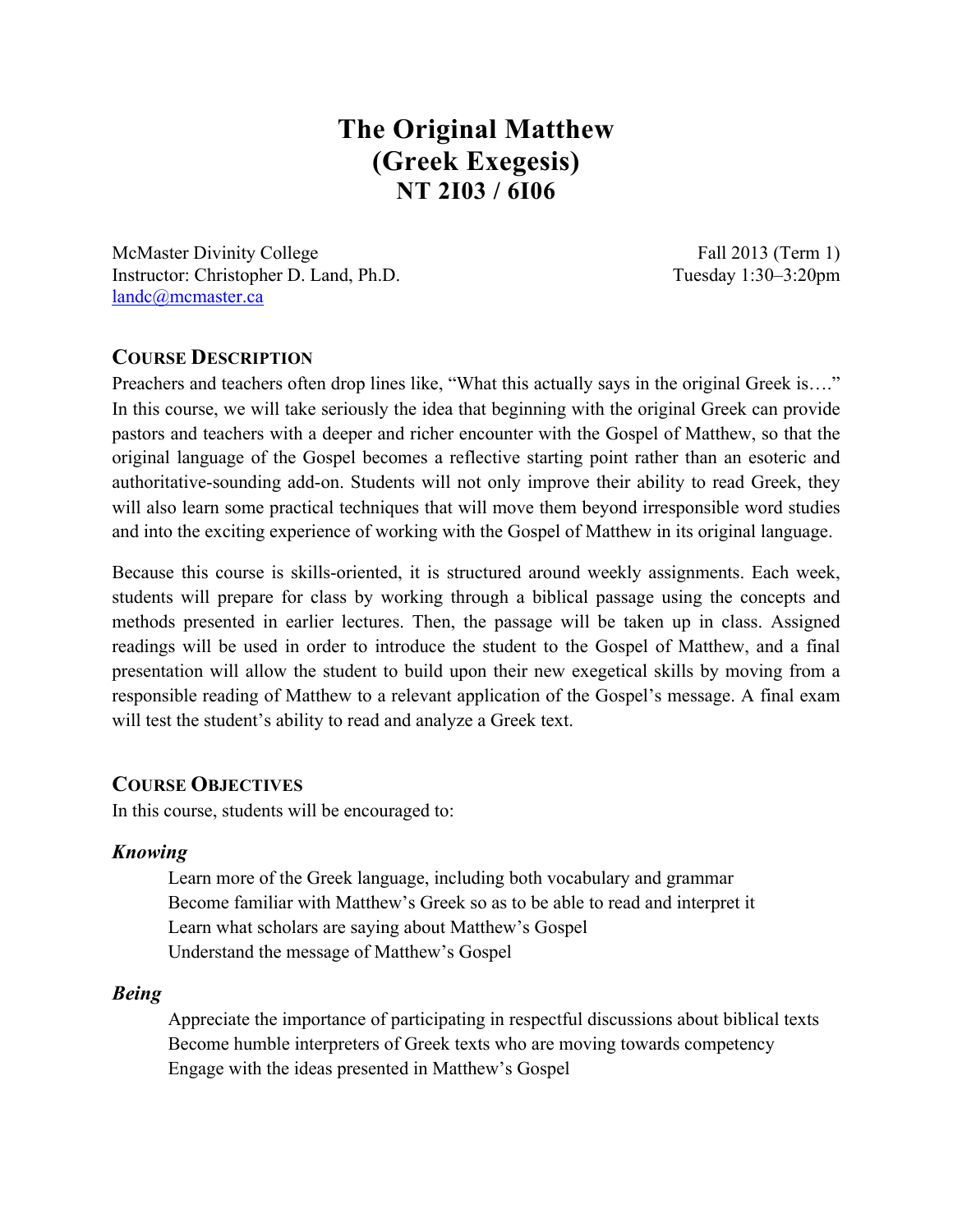#### *Doing*

Take time to look closely at the Gospel of Matthew in its original language Develop responsible exegetical skills, particularly those that are oriented towards the biblical text (e.g. textual criticism, lexicography, grammatical study, and discourse analysis).

### **COURSE PREREQUISITES**

Prerequisite courses are: NT 1B03 and NT 1C03, or NT 1G03 and NT 1H03 (or equivalent)

### **COURSE REQUIREMENTS**

*Please Note: Students are required to complete all of the following assignments, and all assignments must be submitted in hard copy. A penalty of 2% per day will be applied to all late assignments. No assignments will be accepted after December 11.*

- 1. Class Participation (10%). Students are expected to complete the weekly readings and assignments on schedule, to attend class, and to participate in class discussions. For each week where reading is assigned or where an assignment is due, students will receive credit for showing up to class having completed the reading and having brought their completed assignment. In the event that a student is unable to attend class *due to extenuating circumstances*, the relevant classes (to a limit of 2) will be factored out of the participation grade—provided the student discusses his or her absence with the professor in a punctual manner (preferably in advance of the missed class).
- 2. Weekly Assignments (50%). Students will submit weekly assignments and these assignments will constitute the majority of the course work. Initially, the assignments will be brief, but a new requirement will be added each week. Since the assigned readings will gradually decrease in length, however, the weekly workload should remain balanced over the duration of course. Detailed instructions for each assignment will be handed out in class.
- 3. Exegetical Assignment (15%). Each student will exegete, using the skills developed in the course, a passage of their own choosing from the Gospel of Matthew. First, the student will use the skills and tools developed in the class in order to examine the Greek text they have chosen. This work will be written up using the same format as the weekly assignment. Second, the student will consult the academic literature relevant to their chosen passage and then incorporate that literature into their exegetical notes. A minimum of ten scholarly resources must be cited (including books and journal articles, but neither grammars nor lexicons). Third, the student will situate his or her passage within its ancient literary, sociological, and historical contexts and will present a thesis concerning the function of the passage in those contexts. Fourth, the student will reflect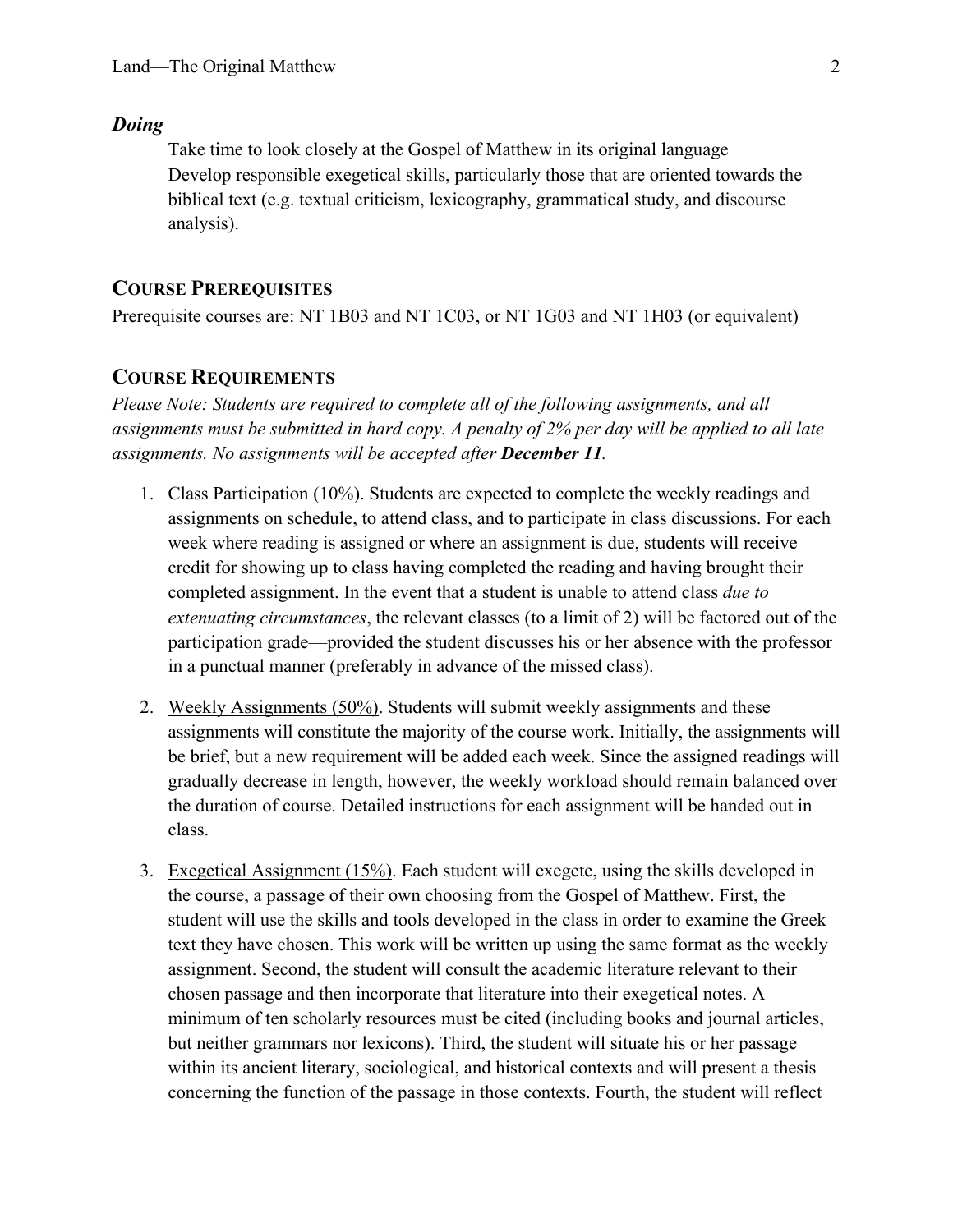upon the relevance of his or her passage for today in light of contemporary sociological and historical contexts. The first two stages will be submitted in the form of detailed exegetical notes resembling the weekly assignments. The third and fourth stages may be submitted for evaluation in either of two ways: (1) as an exegetical paper that is at least 2,500 words in length and that follows the *McMaster Divinity College Style Guidelines for Essays and Theses*; or (2) an oral presentation between 10–15 minutes in length, followed by questions from the class and the professor.

4. Final Examination (25%). Students must complete a final examination, which is scheduled for **December 10** during the regular class time. This exam will test each student's familiarity with the Greek language and with the Gospel of Matthew. First, Greek vocabulary will be tested using both the vocabulary lists in Porter, Reed, and O'Donnell, *Fundamentals of New Testament Greek* (Grand Rapids: Eerdmans, 2010) and the relevant "Special Vocabulary" section in Kubo, *A Reader's Greek–English Lexicon of the New Testament* (Grand Rapids: Zondervan, 1975). Second, students will be presented with a number of Greek passages and asked a variety of grammatical questions (e.g. *Name the highlighted construction and discuss how it is being used in context; Identify and circle all instances of such-and-such a construction; Assign grammatical labels to the underlined clause using the model developed in class*; etc.). Third, students will translate a passage from the Gospel of Matthew.

### *Special Requirements for Research Degree Students:*

- 1. Research degree students will not receive credit for preparation and participation, although these will remain required elements of the course.
- 2. The weekly assignments for research degree students will require the analysis of longer passages and the inclusion of more detailed notes.
- 3. In place of the Exegetical Assignment discussed above, research degree students will submit a 5,000 word research paper on a topic related to the Gospel of Matthew. The paper must follow the *McMaster Divinity College Style Guidelines for Essays and Theses* and must demonstrate careful interaction with the Greek text of Matthew. It will be due on the same day as the Exegetical Assignment and will be worth 25% of the final grade.

#### **GRADING SUMMARY**

| Professional Degree Students: | <b>Research Degree Students:</b> |                             |      |
|-------------------------------|----------------------------------|-----------------------------|------|
| Preparation & Participation   | 10%                              | Preparation & Participation |      |
| <b>Weekly Assignments</b>     | 50%                              | <b>Weekly Assignments</b>   | 50%  |
| <b>Exegetical Assignment</b>  | 15%                              | Research Paper              | 25%  |
| Final Exam                    | 25%                              | Final Exam                  | 25%  |
| Total                         | $100\%$                          | Total                       | 100% |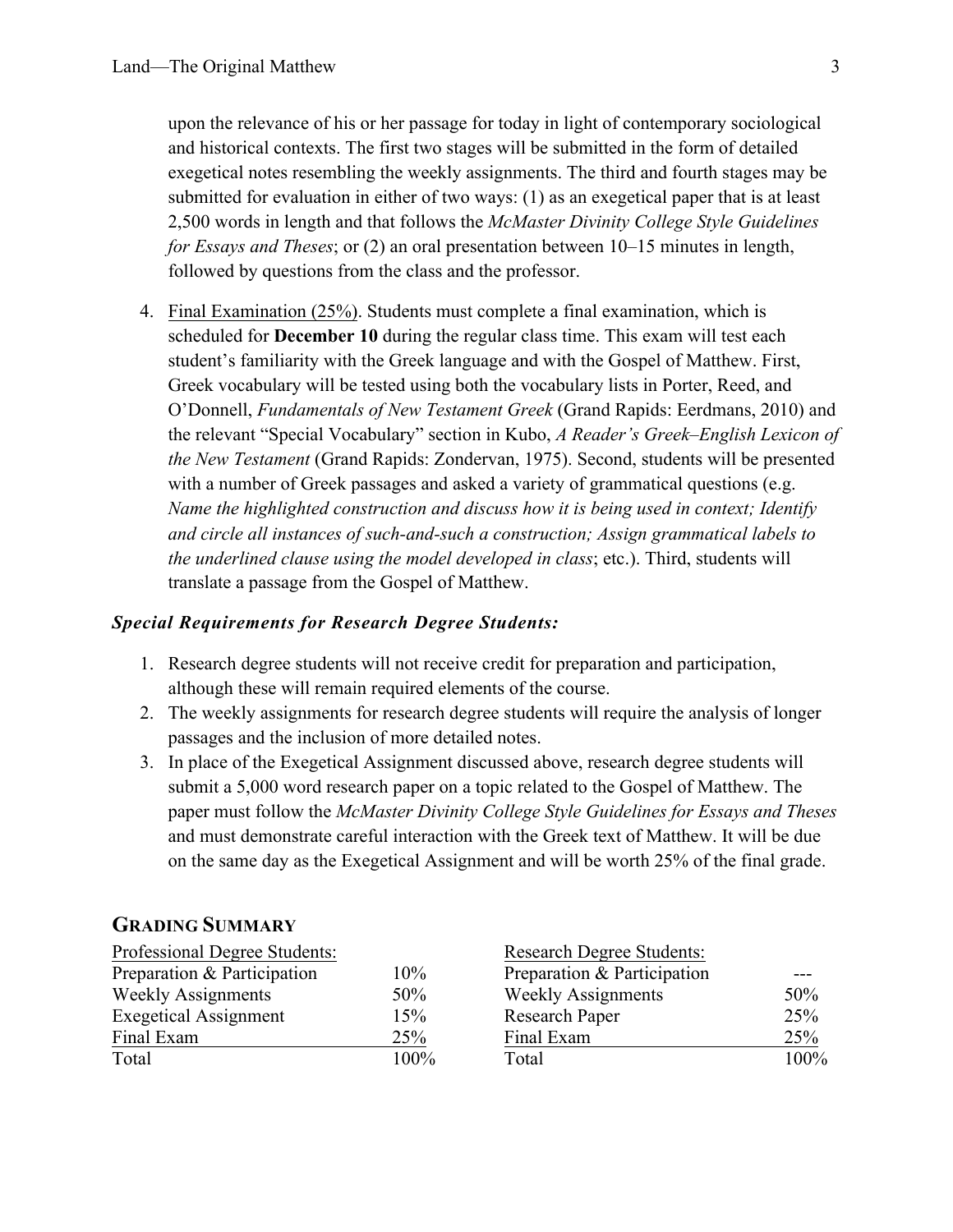### **TEXTBOOKS**

Students are required to possess the following:

- A standard edition of the Greek New Testament, such as the Nestle-Aland  $(26<sup>th</sup>-28<sup>th</sup>$  ed.), UBS  $(3^{rd} - 4^{th}$  ed.) or Westcott-Hort.
- Porter, Stanley E., *Idioms of the Greek New Testament* (2<sup>nd</sup> ed.; Sheffield: Sheffield Academic Press, 1994).

A suitable Greek–English lexicon (see bibliography below).

A suitable commentary on the Gospel of Matthew (see bibliography below).

Students are recommended to possess (or have access to) the following:

Porter, Reed, and O'Donnell, *Fundamentals of New Testament Greek* (Grand Rapids: Eerdmans, 2010). [The vocabulary lists in this book are required for the course, but they can also be obtained in certain flashcard apps.]

A parsing tool, such as biblewebapp.com, Bibleworks, Logos, or Accordance.

- Metzger, Bruce Manning. *A Textual Commentary on the Greek New Testament*. 2<sup>nd</sup> ed. Stuttgart: Deutsche Bibelgesellschaft, 1994. [A copy will be available for consultation during the semseter.]
- A Greek-language synopsis. Those most readily available include: K. Aland, *Synopsis of the Four Gospels: Greek-English Edition* (Stuttgart: United Bible Societies, 1983), K. Aland, *Synopsis Quattuor Evangeliorum* (Stuttgart: Württembergische Bibelanstalt, 1964) [there are a number of copies for use in the McNally Room—please be sure that they remain in the McNally Room], or A. Huck, *Synopsis of the First Three Gospels* (trans. F.L. Cross; Oxford: Blackwell, 1949).

All required textbooks for this class are available from the College's book service, READ On Bookstore, Room 145, McMaster Divinity College. Texts may be purchased on the first day of class. For advance purchase, you may contact READ On Bookstores, 304 The East Mall, Suite 100, Etobicoke, ON M9C 5K1: phone 416-620-2934; fax 416-622-2308; e-mail books@readon.ca. Other book services may also carry the texts.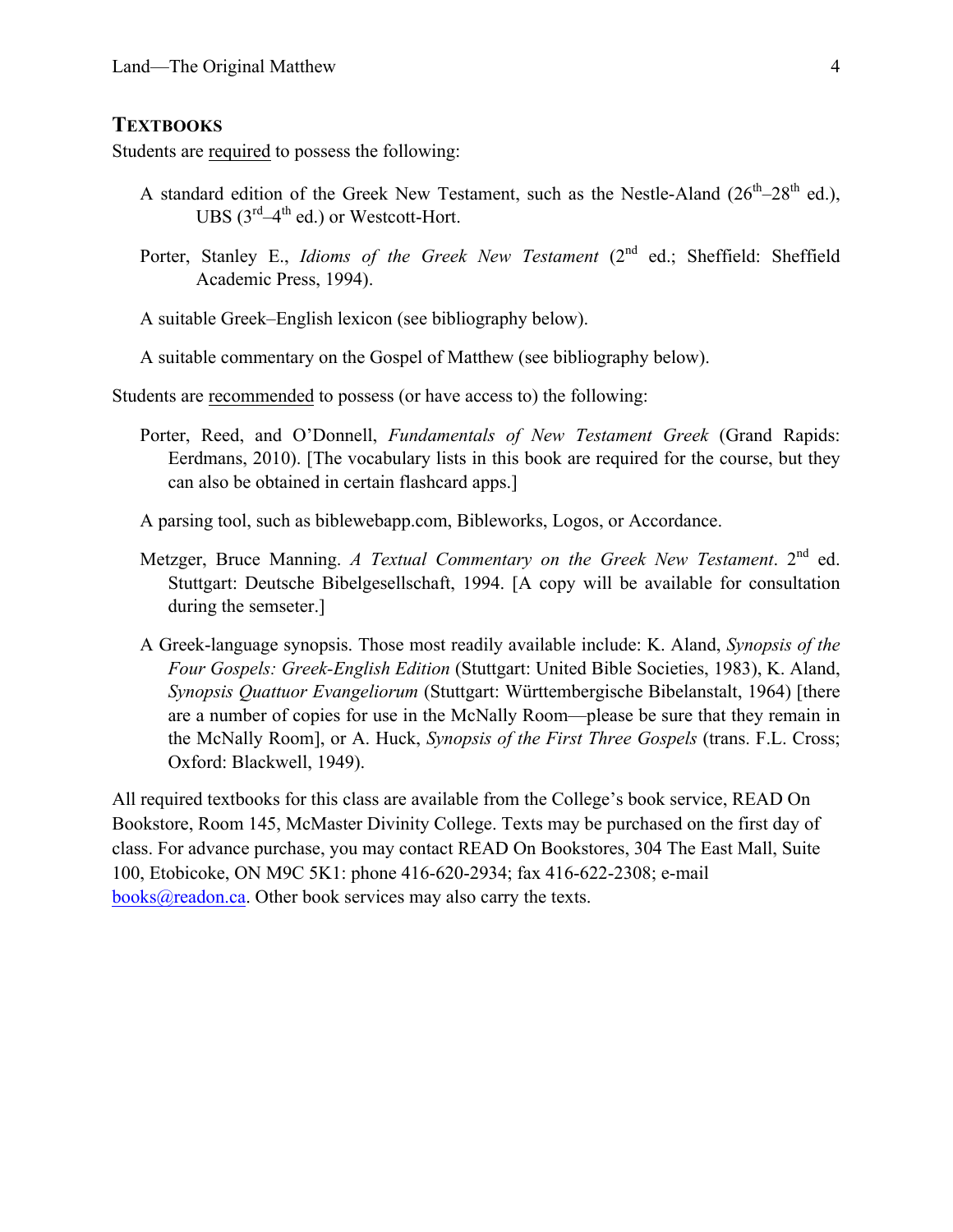| Dates            | Assignment<br>Due                                                  | Lecture Topic                                                   | Follow-Up<br>Reading         |  |
|------------------|--------------------------------------------------------------------|-----------------------------------------------------------------|------------------------------|--|
| Sept<br>10       |                                                                    | Sounds and Letters: The New Testament as<br>a Physical Artefact | <b>Draft Chapters</b>        |  |
| Sept<br>17       | 1                                                                  | Words: The Building Blocks of the New<br>Testament              | <b>Baxter Article</b>        |  |
| Sept<br>24       | $\overline{2}$                                                     | Word Complexes: Building with Words                             | <i>Idioms</i> Chs. 4–6, 8, 9 |  |
| Oct<br>1         | 3                                                                  | Clauses (Part 1): Construing Human<br>Experiences               | Chs. 3, 7, 11                |  |
| Oct<br>8         | $\overline{4}$                                                     | Clauses (Part 2): Construing Logical<br>Relations               | Chs. 10, 15                  |  |
| Oct<br>15        | 5                                                                  | Clauses (Part 3): Enacting Interpersonal<br>Negotiation         | Chs. 2, 13, 18, 19           |  |
| Oct<br>20        | 6                                                                  | Clauses (Part 4): Presenting Meaning as<br>Information          | Chs. 1, 20                   |  |
| Oct<br>29        | $\tau$                                                             | <b>Clause Complexes: Creating Logical</b><br>Sequences          | Chs. 14, 16                  |  |
| <b>Nov</b><br>5  | 8                                                                  | Complications: Some Additional Details to<br>Consider           | Ch. 17                       |  |
| <b>Nov</b><br>12 | 9                                                                  | <b>Cohesive Devices: Tying Texts Together</b>                   | Ch. 21                       |  |
| <b>Nov</b><br>19 | 10                                                                 | Texts and Contexts: Language in Action<br>(Professor Away)      |                              |  |
| <b>Nov</b><br>26 |                                                                    | <b>Study Class (Professor Away)</b>                             |                              |  |
| Dec<br>3         | <b>Exegetical</b><br><b>Assignment OR</b><br><b>Research Paper</b> | <b>Presentations and Exam Review</b>                            |                              |  |
| Dec<br>10        | <b>Final Examination</b>                                           |                                                                 |                              |  |

# **COURSE SCHEDULE**

# **SUITABLE GREEK-ENGLISH LEXICONS**

- Bauer, Walter, Frederick W. Danker, W. F. Arndt, and F. W. Gingrich. *Greek-English Lexicon of the New Testament and Other Early Christian Literature.* 3rd ed. Chicago: University of Chicago Press, 2000.
- Danker, Frederick W. *The Concise Greek-English Lexicon of the New Testament*. Chicago: University of Chicago Press, 2009.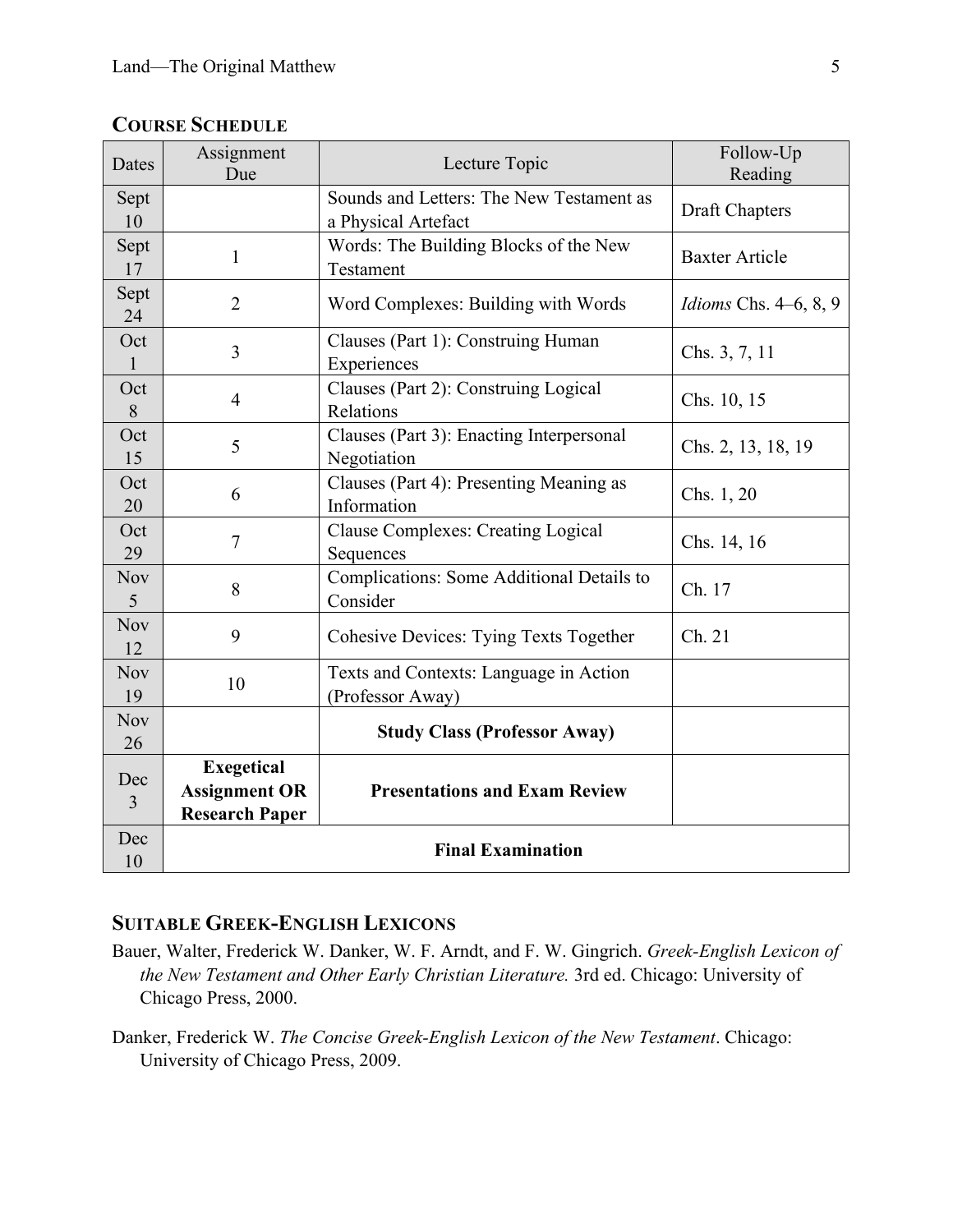- Liddell, Henry George, Robert Scott, and Henry Stuart Jones. *A Greek-English Lexicon.* 9th ed. Oxford: Clarendon, 1996. [Available Online @ www.tlg.uci.edu/lsj/]
- Liddell, Henry George, and Robert Scott. *An Intermediate Greek-English Lexicon*. Oxford: Clarendon Press, 1889.
- Liddell, Henry George, and Robert Scott. *Liddell and Scott's Greek-English Lexicon, Abridged*. Simon Wallenberg Press, 2007.
- Louw, J.P., and E.A. Nida, *Greek–English Lexicon of the New Testament Based on Semantic Domains.* 2 vols. New York: United Bible Societies, 1989.
- Thayer, J.H., *A Greek–English Lexicon of the New Testament.* New York: American Book Company, 1897.

#### **SUITABLE COMMENTARIES ON THE GOSPEL OF MATTHEW**

Allen, W.C. *A Critical and Exegetical Commentary on the Gospel according to S. Matthew*. Edinburgh: T&T Clark, 1907.

Carson, D.A. "Matthew." In *The Expositor's Bible Commentary*, ed. F.E. Gaebelein, 1-599. Grand Rapids: Zondervan, 1984.

Davies, W.D., and D.C. Allison, Jr., *A Critical and Exegetical Commentary on the Gospel according to Saint Matthew*. ICC. 3 vols. Edinburgh: T&T Clark, 1988-97.

France, R.T. *The Gospel of Matthew*. NICNT. Grand Rapids: Eerdmans, 2007.

Gundry, R.H. *Matthew: A Commentary on his Literary and Theological Art*. Grand Rapids: Eerdmans, 1982.

Hagner, D.A. *Matthew*. WBC. 2 vols. Dallas: Word, 1993, 1995.

Lagrange, M.-J. *Evangile selon Saint Matthieu*. EB. Paris: Gabalda, 1923.

Lohmeyer, E., with W. Schmauch. *Das Evangelium des Matthäus*. KEK. Göttingen: Vandenhoeck & Ruprecht, 1967.

Luz, Ulrich. *Matthew: A Commentary*. Hermeneia. 3 vols. Minneapolis: Fortress, 2001–2007.

McNeile, A.H. *The Gospel according to St. Matthew*. London: Macmillan, 1915.

Meyer, H.A.W. *Critical and Exegetical Hand-Book to the Gospel of Matthew*. London: Funk & Wagnalls, 1884.

Wiefel, W. *Das Evangelium nach Matthäus*. THNT. Leipzig: Evangelische Verlagsanstalt, 1998.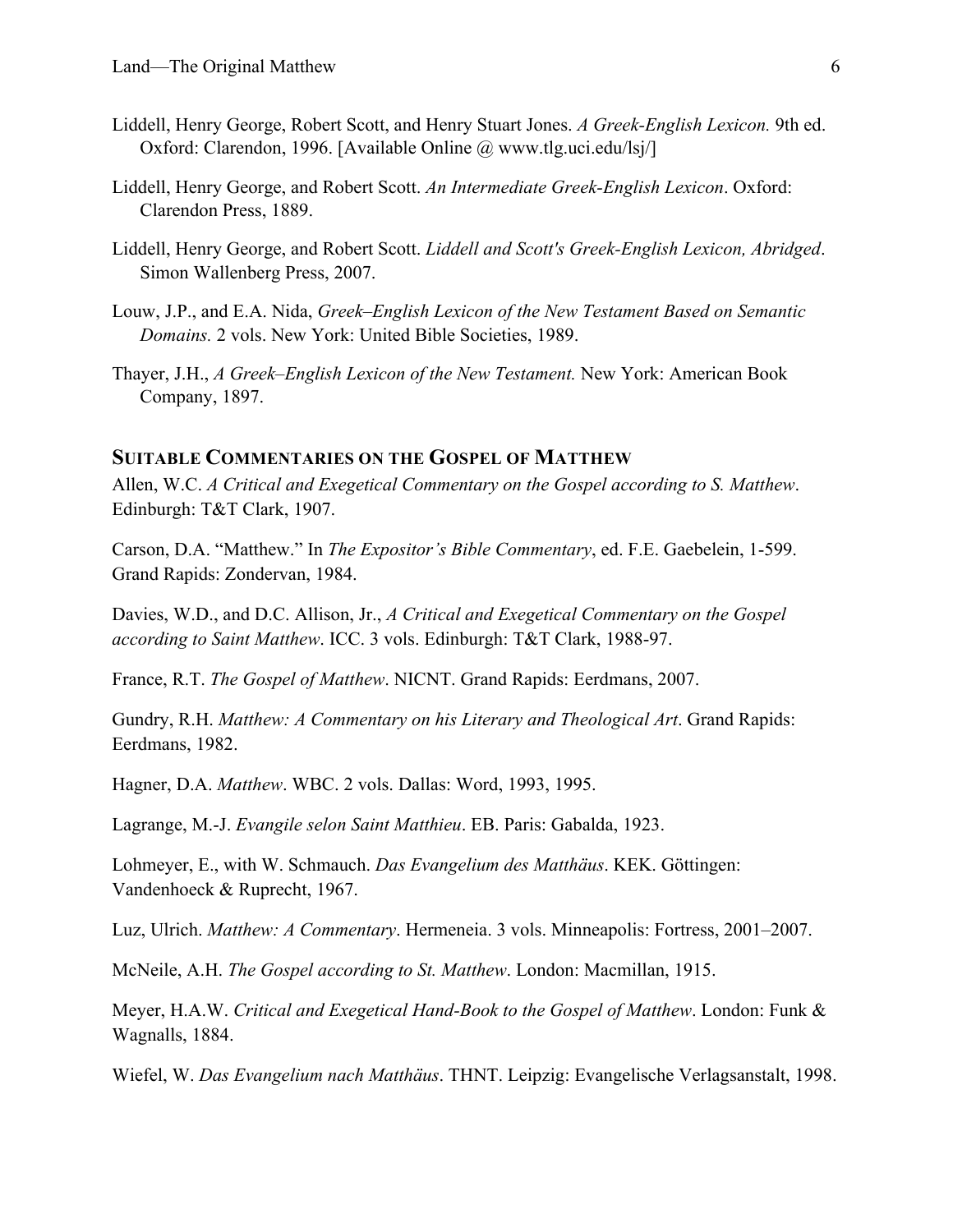#### **RESOURCES FOR STUDY OF THE GREEK NEW TESTAMENT**

The following is intended to give the student guidance in studying the Greek language. A very useful journal is *Filología Neotestamentaria*.

### *Greek Grammars*

#### **Intermediate**

- Brooks, J.A., and C.O. Winbery, *Syntax of New Testament Greek* (Washington, CD: University Press of America, 1979).
- Chamberlain, W.D., *An Exegetical Grammar of the Greek New Testament* (repr. Grand Rapids: Baker, 1979).
- Dana, H.E., and J.R. Mantey, *A Manual Grammar of the Greek New Testament* (n.p.: Macmillan, 1955).
- Nunn, H.P.V., *A Short Syntax of New Testament Greek* (Cambridge: Cambridge University Press, 1938).
- Runge, S.E. *Discourse Grammar of the Greek New Testament* (Peabody: Hendrickson, 2010).
- Wallace, D.B., *Greek Grammar beyond the Basics* (Grand Rapids: Zondervan, 1996).
- Young, Richard A., *Intermediate New Testament Greek: A Linguistic and Exegetical Approach* (Nashville: Broadman & Holman, 1994).
- Zerwick, M., *Biblical Greek* (Rome: Pontifical Biblical Institute, 1963).

#### **Advanced**

- Abel, F.-M., *Grammaire du grec biblique: Suivie d'un choix de papyrus* (EB; Paris: Gabalda, 1927).
- Blass, F., and A. Debrunner, *A Greek Grammar of the New Testament and Other Early Christian Literature* (trans. R.W. Funk; Chicago: University of Chicago Press, 1961).
- Gignac, F.T., *A Grammar of the Greek Papyri of the Roman and Byzantine Periods*. I. *Phonology*, II. *Morphology* (Milan: Cisalpino, 1981).
- Gildersleeve, B.L., with C.W.E. Miller, *Syntax of Classical Greek from Homer to Demosthenes* (New York: American Book, 1900, 1911).
- Goodwin, W.W., *A Greek Grammar* (London: St. Martin's Press, 1894).
- Goodwin, W.W., *Greek Grammar* (rev. C.B. Gulick; Boston: Ginn, 1958).

Humbert, J., *Syntaxe grecque* (Paris: Klincksieck, 1960).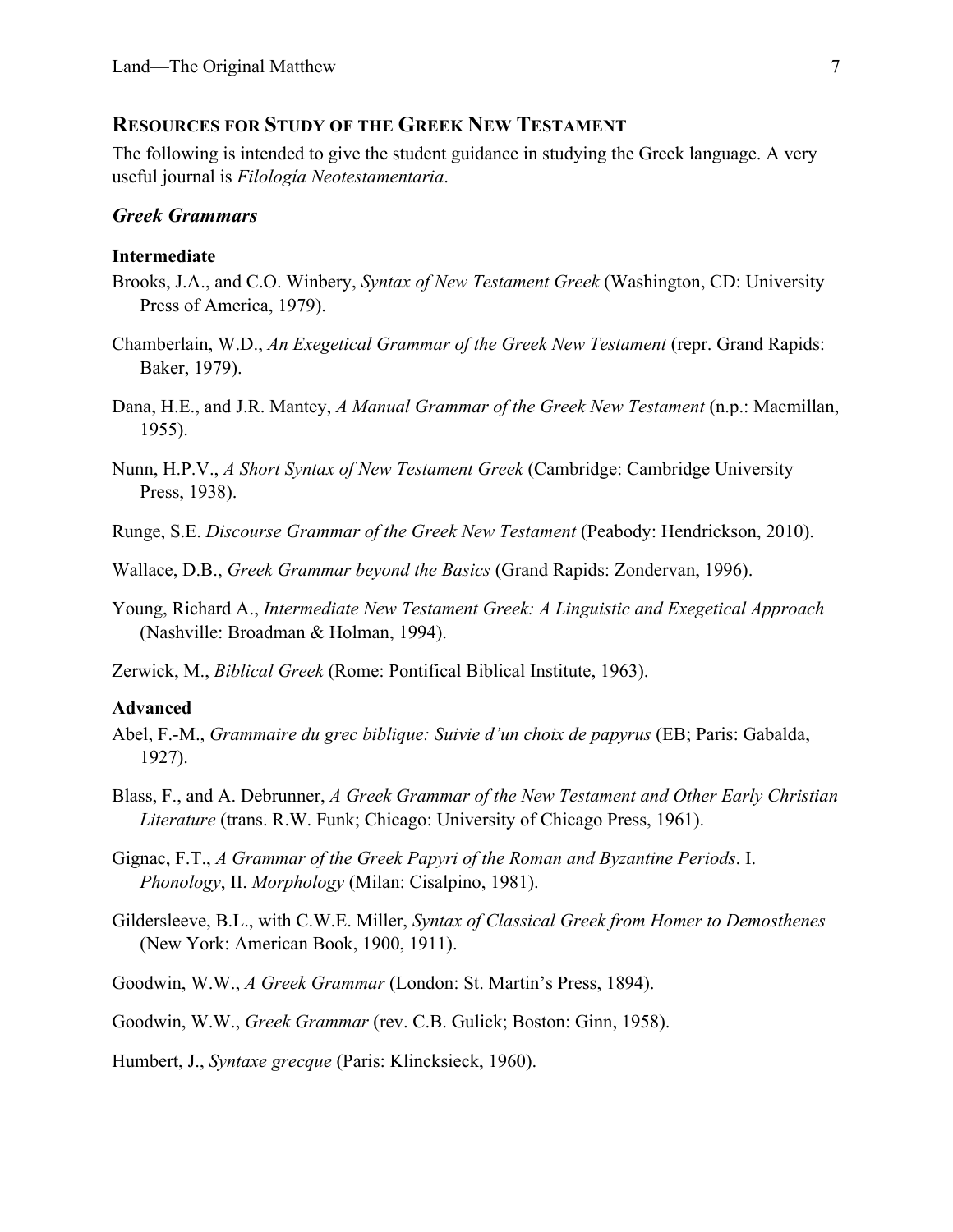- Krüger, K.W. *Attic Greek Prose Syntax* (ed. G.L. Cooper, III; 2 vols.; Ann Arbor: University of Michigan Press, 1998).
- Kühner, R., and B. Gerth, *Ausführliche Grammatik der griechischen Sprache* (2 vols.; Leverkusen: Gottschalksche, 1955).
- Mandilaras, B., *The Verb in the Greek Non-Literary Papyri* (Athens: Hellenic Ministry of Culture and Sciences, 1973).
- Mayser, E., *Grammatik der griechischen Papyri aus der Ptolemäerzeit* (Berlin: De Gruyter, 1906-34).
- Moule, C.F.D., *An Idiom Book of New Testament Greek* (Cambridge: Cambridge University Press, 2nd edn, 1959).
- Moulton, J.H., *A Grammar of New Testament Greek*. I. *Prolegomena* (Edinburgh: T. & T. Clark, 3rd edn, 1908).
- Moulton, J.H. and W.F. Howard, A *Grammar of New Testament Greek*. II. *Accidence and Word-Formation* (Edinburgh: T. & T. Clark, 1929).
- Radermacher, L. *Neutestamentliche Grammatik* (Tübingen: Mohr Siebeck, 2nd edn, 1925).
- Robertson, A.T., *A Grammar of the Greek New Testament in the Light of Historical Research* (Nashville: Broadman, 4th edn, 1934).
- Schwyzer, E. *Griechische Grammatik* (ed. A. Debrunner; Munich: Beck, 1939, 1950).
- Smyth, H.W., *Greek Grammar* (rev. G.M. Messing; Cambridge: Harvard University Press, 1956).
- Turner, N., *A Grammar of New Testament Greek*. III. *Syntax* (Edinburgh: T. & T. Clark, 1963).
- Turner, N., *A Grammar of New Testament Greek*. IV. *Style* (Edinburgh: T. & T. Clark, 1976).
- Winer, G.B., *A Treatise on the Grammar of New Testament Greek* (trans. W.F. Moulton; Edinburgh: T. & T. Clark, 1882).

#### **Specialized**

- Barr, G.K., *Scalometry and the Pauline Epistles* (JSNTSup 261; London: Continuum, 2004).
- Black, S.L., *Sentence Conjunctions in the Gospel of Matthew* (JSNTSup 216; Sheffield: Sheffield Academic Press, 2002).
- Buck, C.D., *The Greek Dialects* (Chicago: University of Chicago Press, 1955).
- Burton, E.D.W., *Syntax of the Moods and Tenses in New Testament Greek* (Edinburgh: T. & T. Clark, 1898).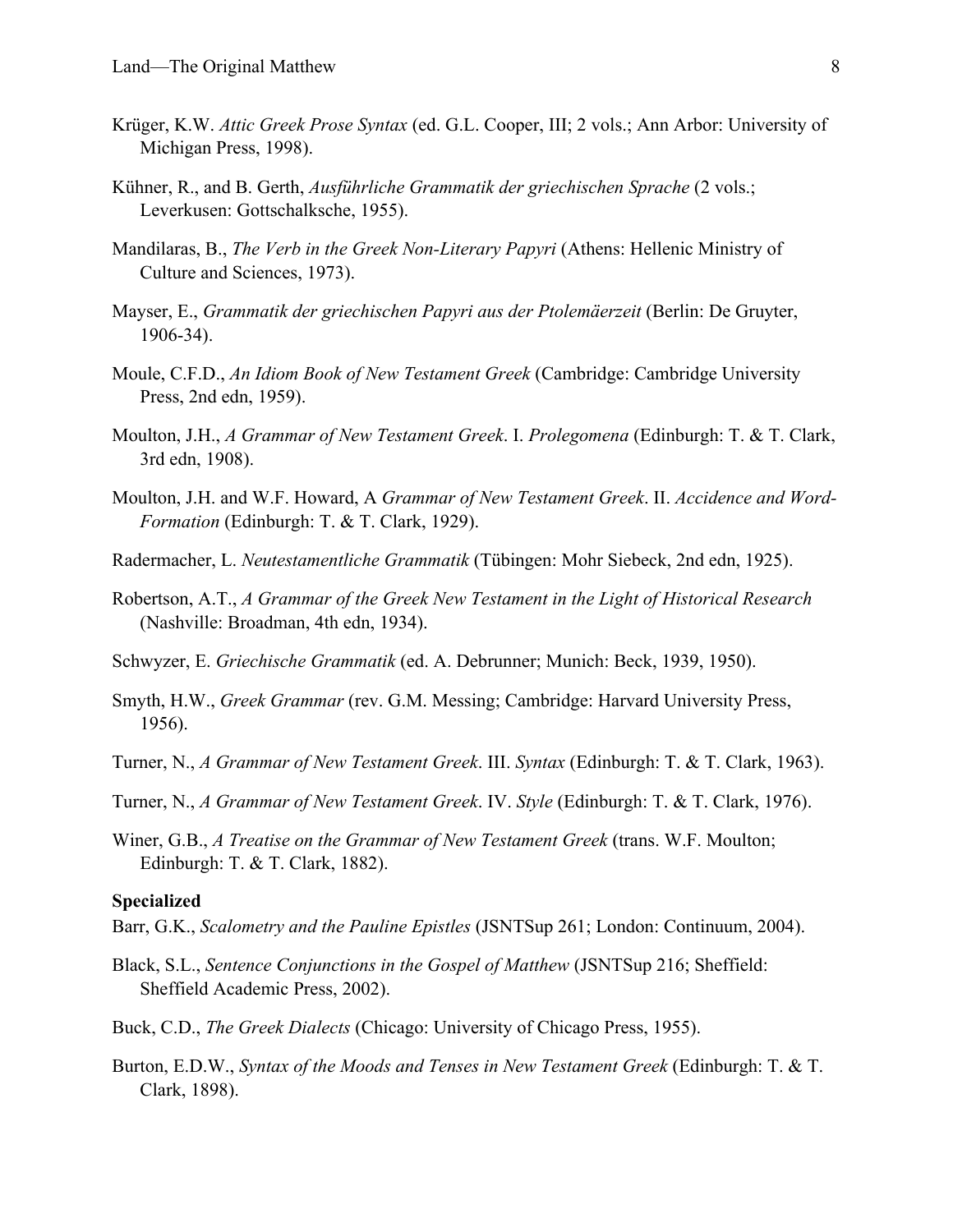- Danove, P.L., *Linguistics and Exegesis in the Gospel of Mark: Applications of a Case Frame Analysis and Lexicon* (JSNTSup 218; Sheffield: Sheffield Academic Press, 2001).
- Decker, R.J., *Temporal Deixis of the Greek Verb in the Gospel of Mark with Reference to Verbal Aspect* (Studies in Biblical Greek 10; New York: Lang, 2001).
- Denniston, J.D., *The Greek Particles* (rev. K.J. Dover; Oxford: Clarendon Press, 2nd edn, 1954).
- Denniston, J.D., *Greek Prose Style* (Oxford: Clarendon Press, 1952).
- Doudna, J.C., *The Greek of the Gospel of Mark* (SBL Monograph Series 12; Philadelphia: Society of Biblical Literature, 1961).
- Dover, K.J., *The Evolution of Greek Prose Style* (Oxford: Clarendon Press, 1997).
- Dover, K.J., *Greek Word Order* (Cambridge: Cambridge University Press, 1960).
- Evans, T.V., *Verbal Syntax in the Greek Pentateuch* (Oxford: Clarendon Press, 2001).
- Fanning, B.M., *Verbal Aspect in New Testament Greek* (Oxford: Clarendon Press, 1990).
- Goodwin, W.W., *Syntax of the Moods and Tenses of the Greek Verb* (London: Macmillan, 1892).
- Horrocks, G., *Greek: A History of the Language and its Speakers* (London: Longmans, 1997).
- Jannaris, A.N., *A Historical Greek Grammar Chiefly of the Attic Dialect* (London: Macmillan, 1897).
- Johnston, J.W., *The Use of Pa'" in the New Testament* (New York: Lang, 2004).
- Lee, J.A.L., *A History of New Testament Lexicography* (Studies in Biblical Greek 8; New York: Lang, 2003).
- Mandilaras, B., *Studies in the Greek Language* (Athens: n.p., 1972).
- McKay, K.L., *A New Syntax of the Verb in New Testament Greek* (Studies in Biblical Greek 5; New York: Lang, 1994).
- Martín-Asensio, G., *Transitivity-Based Foregrounding in the Acts of the Apostles: A Functional-Grammatical Approach to the Lukan Perspective* (JSNTSup 202; Sheffield: Sheffield Academic Press, 2000).
- Moorhouse, A.C., *Studies in the Greek Negatives* (Cardiff: University of Wales Press, 1950).
- Palmer, L.R., *The Greek Language* (London: Faber & Faber, 1980).
- Palmer, M.W., *Levels of Constituent Structure in New Testament Greek* (Studies in Biblical Greek 4; New York: Lang, 1995).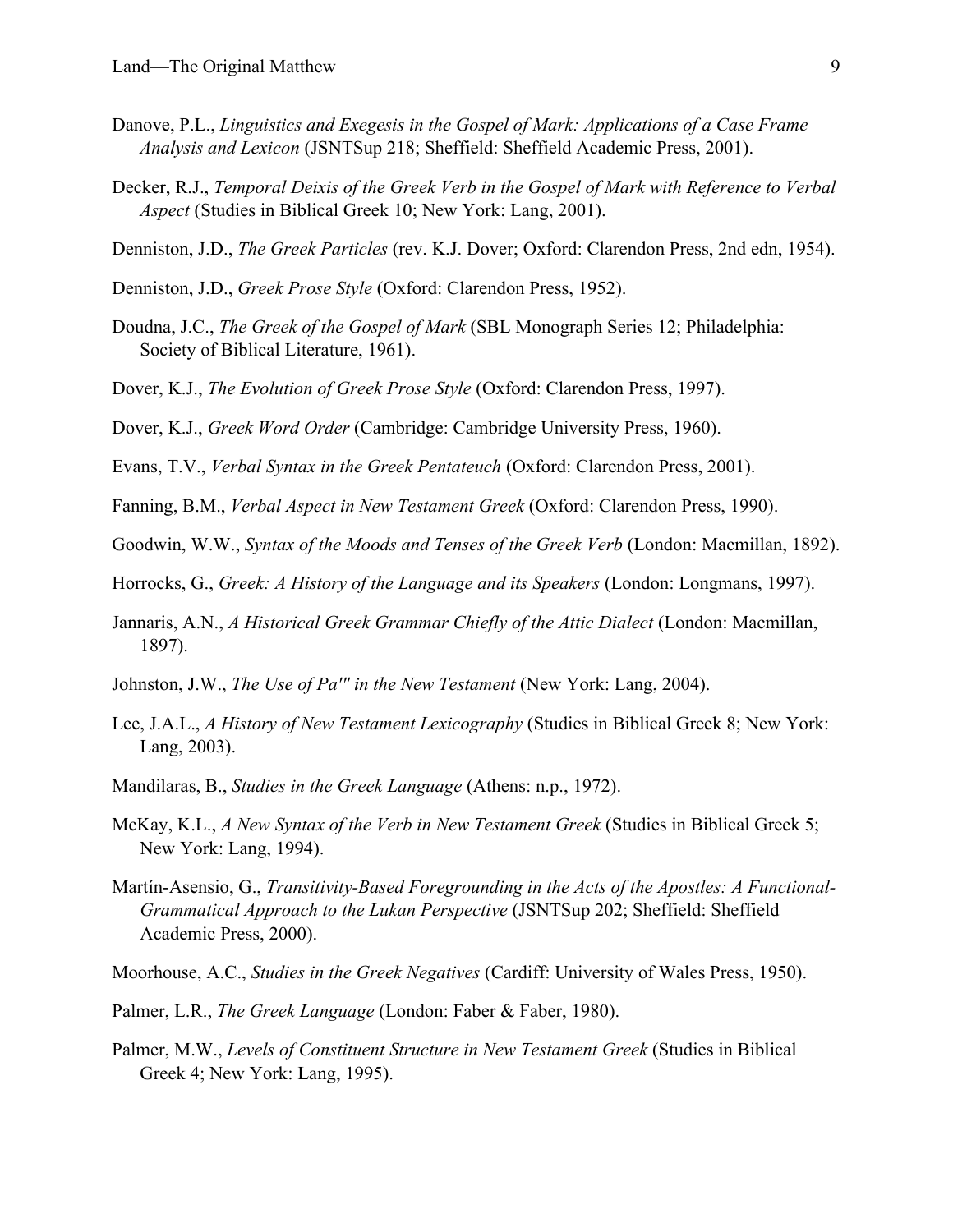- Porter, S.E., *Verbal Aspect in the Greek of the New Testament, with Reference to Tense and Mood* (Studies in Biblical Greek 1; New York: Lang, 1989).
- Porter, S.E., and D.A. Carson (eds.), *Biblical Greek Language and Linguistics: Open Questions in Current Research* (JSNT Supplement Series 80; Sheffield: JSOT Press, 1993).
- Porter, S.E., and D.A. Carson (eds.), *Discourse Analysis and Other Topics in Biblical Greek* (JSNT Supplement Series 113; Sheffield: JSOT Press, 1995).
- Porter, S.E., and D.A. Carson (eds.), *Linguistics and the New Testament: Critical Junctures*  (JSNT Supplement Series 168; Sheffield: Sheffield Academic Press, 1999).
- Reed, J.T., *A Discourse Analysis of Philippians: Method and Rhetoric in the Debate over Literary Integrity* (JSNTSup 136; Sheffield: Sheffield Academic Press, 1997).
- Sicking, C.M.J., and P. Stork, *Two Studies in the Semantics of the Verb in Classical Greek* (Leiden: Brill, 1996).
- Stahl, J.M., *Kritisch-historische Syntax des griechischen Verbums der klassischen Zeit* (Heidelberg: Winter, 1907).
- Taylor, B.A., J.A.L. Lee, P.R. Burton and R.E. Whitaker (eds.), *Biblical Greek Language and Lexicography* (Grand Rapids: Eerdmans, 2004).
- Thrall, M.E. *Greek Particles in the New Testament: Linguistic and Exegetical Studies* (New Testament Tools and Studies 3; Leiden: Brill, 1962).
- Walzer, G., *The Greek of the Ancient Synagogue* (Stockholm: Almqvist & Wiksell, 2001).
- Wong, S., *A Classification of Semantic Case-Relations in the Pauline Epistles* (Studies in Biblical Greek 9; New York: Lang, 1997).

#### *Textual Criticism*

- Aland, K., and B. Aland, *The Text of the New Testament* (trans. E.F. Rhodes; Grand Rapids: Eerdmans, 2nd edn, 1989).
- Clarke, K.D., *Textual Optimism: A Critique of the United Bible Societies' Greek New Testament* (JSNTSup 138; Sheffield: Sheffield Academic Press, 1997).
- Comfort, P.W., *The Quest for the Original Text of the New Testament* (Grand Rapids: Baker, 1992).
- Ehrman, B.D., and M.W. Holmes (eds.), *The Text of the New Testament in Contemporary Research* (Grand Rapids: Eerdmans, 1995).
- Epp, E.J., and G.D. Fee, *Studies in the Theory and Method of New Testament Textual Criticism* (Grand Rapids: Eerdmans, 1993).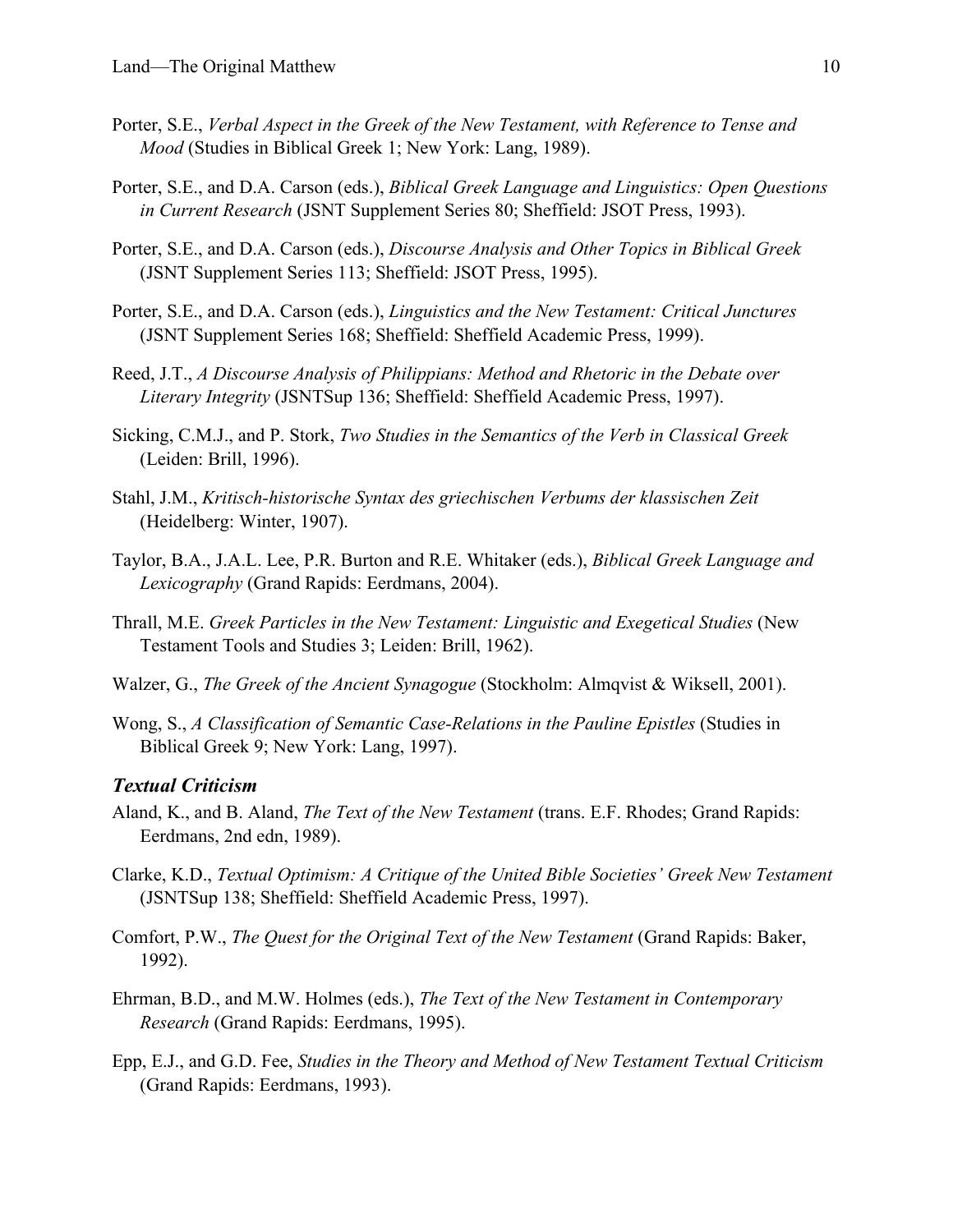- Greenlee, J.H., *Introduction to New Testament Textual Criticism* (Grand Rapids: Eerdmans, 1964).
- Kenyon, F.G., *The Text of the Greek Bible* (rev. A.W. Adams; London: Duckworth, 3rd edn, 1975).
- Kenyon, F.G., *Our Bible and the Ancient Manuscripts* (London: Eyre & Spottiswood, 5th edn, 1958).
- McKendrick, S., and O. O'Sullivan (eds.), *The Bible as Book: The Transmission of the Greek Text* (London: British Library, 2003).
- Metzger, B.M., *The Text of the New Testament: Its Transmission, Corruption, and Restoration* (New York: Oxford University Press, 2nd edn, 1968).
- Metzger, B.M., *A Textual Commentary on the Greek New Testament* (New York: American Bible Society, 1971; 2nd edn, 1994).
- Vaganay, L., and C.-B. Amphoux, *An Introduction to New Testament Textual Criticism* (trans. J. Heimerdinger; Cambridge: Cambridge University Press, 1991).

#### *Linguistics, Semantics and New Testament Greek*

- Black, D.A., *Linguistics for Students of New Testament Greek: A Survey of Basic Concepts and Applications* (Grand Rapids: Baker, 1988).
- Cotterell, P., and M. Turner, *Linguistics and Biblical Interpretation* (Downers Grove, IL: InterVarsity Press, 1989).
- Louw, J.P., *Semantics of New Testament Greek* (SBL Semeia Studies; Philadelphia: Fortress Press, 1982).
- Mateos, J., *Metodo de Analisis Semantico Aplicado al Griego del Nuevo Testamento* (Cordoba: Ediciones El Almendro, 1989).
- Nida, E.A., and J.P. Louw, *Lexical Semantics of the Greek New Testament* (Atlanta: Scholars Press, 1992).
- Palaez, J., *Metodologia del Diccionario Griego-Español del Nuevo Testamento* (Cordoba: Ediciones El Almendro, 1996).
- Silva, M., *Biblical Words and Their Meaning: An Introduction to Lexical Semantics* (Grand Rapids: Zondervan, 2nd edn, 1994).